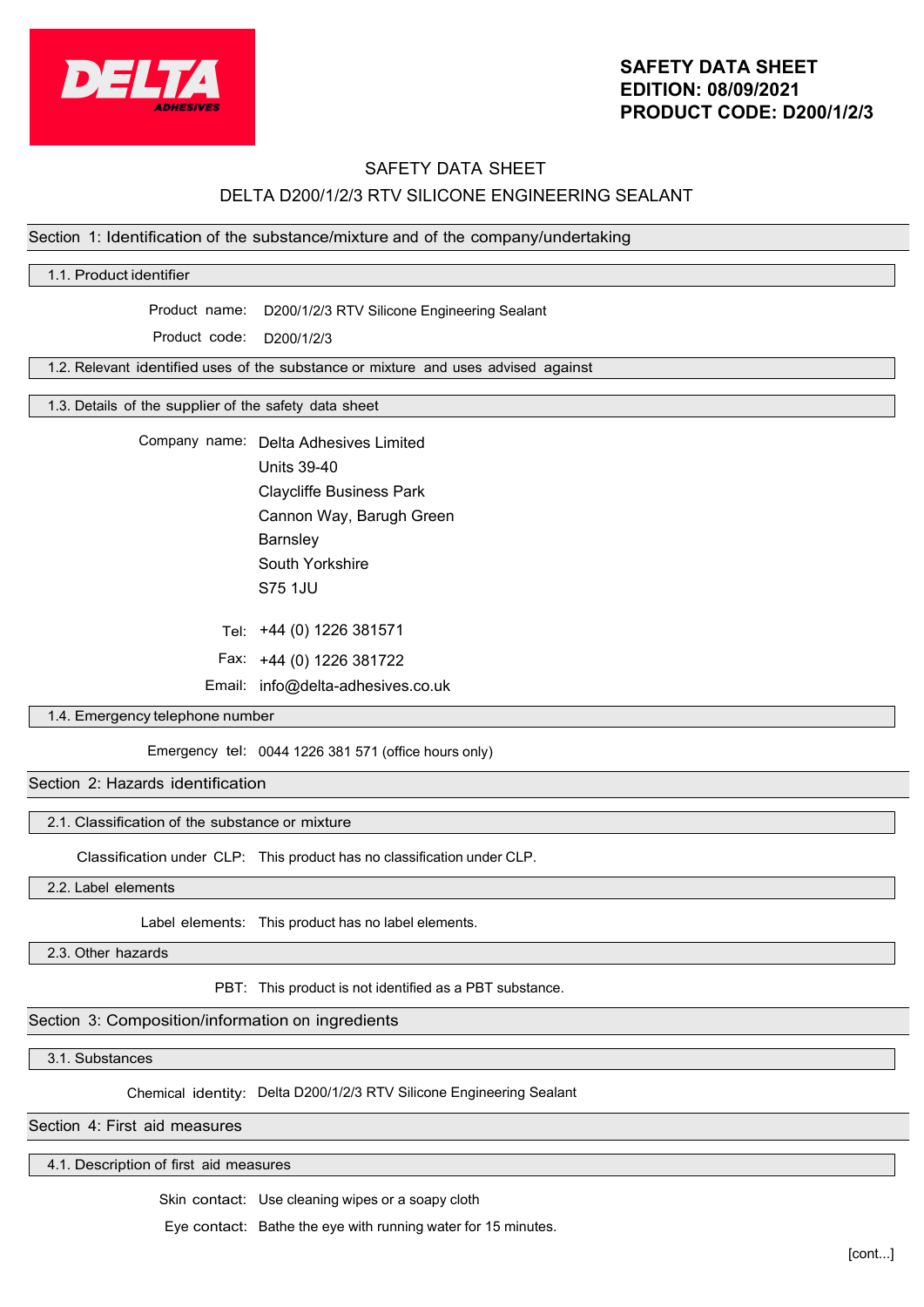

## **SAFETY DATA SHEET EDITION: 08/09/2021 PRODUCT CODE: D200/1/2/3**

Page: 2

Ingestion: Wash out mouth with water.

Inhalation: Remove casualty from exposure ensuring one's own safety whilst doing so. Consult a doctor.

## 4.2. Most important symptoms and effects, both acute and delayed

Skin contact: There may be mild irritation at the site of contact.

Eye contact: There may be irritation and redness.

Ingestion: There may be soreness and redness of the mouth and throat.

Inhalation: There may be irritation of the throat with a feeling of tightness in the chest. Drowsiness

or mental confusion may occur.

4.3. Indication of any immediate medical attention and special treatment needed

## Section 5: Fire-fighting measures

5.1. Extinguishing media

Extinguishing media: Suitable extinguishing media for the surrounding fire should be used.

#### 5.2. Special hazards arising from the substance or mixture

Exposure hazards: In combustion emits toxic fumes.

5.3. Advice for fire-fighters

Advice for fire-fighters: Wear self-contained breathing apparatus. Wear protective clothing to prevent contact

with skin and eyes.

## Section 6: Accidental release measures

6.1. Personal precautions, protective equipment and emergency procedures

Personal precautions: Refer to section 8 of SDS for personal protection details. Mark out the contaminated area

with signs and prevent access to unauthorised personnel.

6.2. Environmental precautions

Environmentalprecautions: Do not discharge into drains or rivers.

6.3. Methods and material for containment and cleaning up

Clean-up procedures: Transfer to a closable, labelled salvage container for disposal by an appropriate

method.

6.4. Reference to other sections

Section 7: Handling and storage

7.1. Precautions for safe handling

Handling requirements: Ensure there is sufficient ventilation of the area. Avoid direct contact with the substance.

7.2. Conditions for safe storage, including any incompatibilities

Storage conditions: Store in cool, well ventilated area. Keep container tightly closed. Store in original containers between +5 and +25`C. Storage outside these paramaters will dramatically

reduce shelf life and invalidates all product warrenties. **Example 20 and Section** [cont...]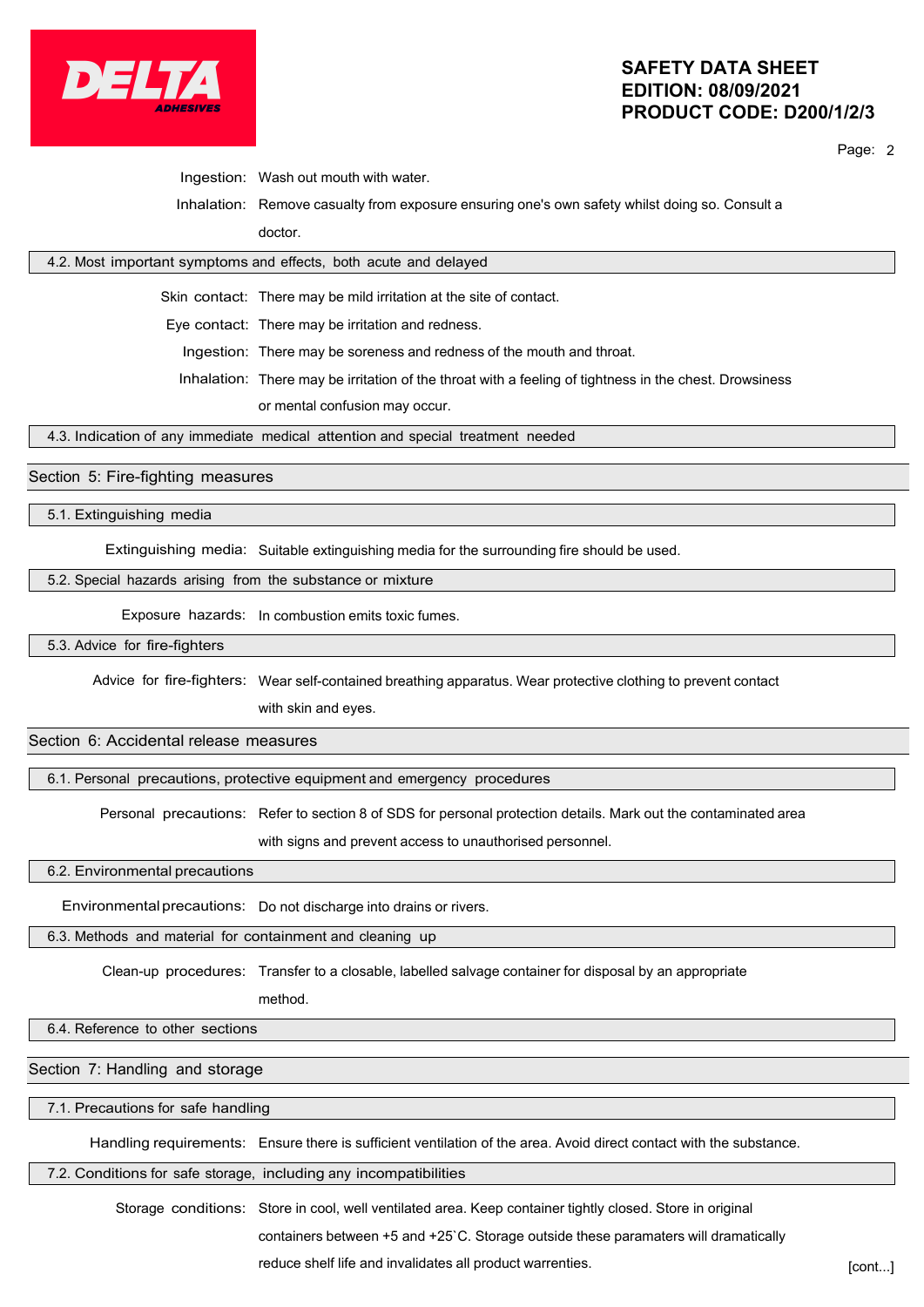

# **SAFETY DATA SHEET EDITION: 08/09/2021 PRODUCT CODE: D200/1/2/3**

Page: 3

Suitable packaging: Must only be kept in original packaging.

7.3. Specific end use(s)

### Section 8: Exposure controls/personal protection

#### 8.1. Control parameters

Workplace exposure limits: Respirable dust

| State | ነ hour TWA          | STE.<br>'5 min.     | <sup>२</sup> hour TWA    | <b>STEL</b><br>$15$ min. |
|-------|---------------------|---------------------|--------------------------|--------------------------|
| UK    | 10ppm (acetic acid) | 15ppm (acetic acid) | $\overline{\phantom{a}}$ | $\overline{\phantom{0}}$ |

#### 8.1. DNEL/PNEC Values

DNEL / PNEC No data available.

8.2. Exposure controls

Engineering measures: Ensure there is sufficient ventilation of the area.

Respiratory protection: Gas/vapour filter, type A: organic vapours (EN141). must be worn if vapour concentration is above OES or if ventilation is poor

Hand protection: Protective gloves.

Eye protection: Safety glasses.

Skin protection: Protective clothing.

Section 9: Physical and chemical properties

9.1. Information on basic physical and chemical properties

| State: Paste                   |                                         |                    |  |
|--------------------------------|-----------------------------------------|--------------------|--|
| Colour: Various                |                                         |                    |  |
|                                | Odour: Irritating odour                 |                    |  |
| Evaporation rate: Moderate     |                                         |                    |  |
| Solubility in water: Insoluble |                                         |                    |  |
|                                | Also soluble in: Most organic solvents. |                    |  |
|                                | Viscosity: Highly viscous               |                    |  |
| Boiling point/range°C: N/D     |                                         | Flash point°C: >70 |  |
| Relative density: 1.00         |                                         | pH: N/A            |  |
|                                |                                         |                    |  |

9.2. Other information

Other information: No data available.

Section 10: Stability and reactivity

10.1. Reactivity

10.2. Chemical stability

Chemical stability: Stable under normal conditions.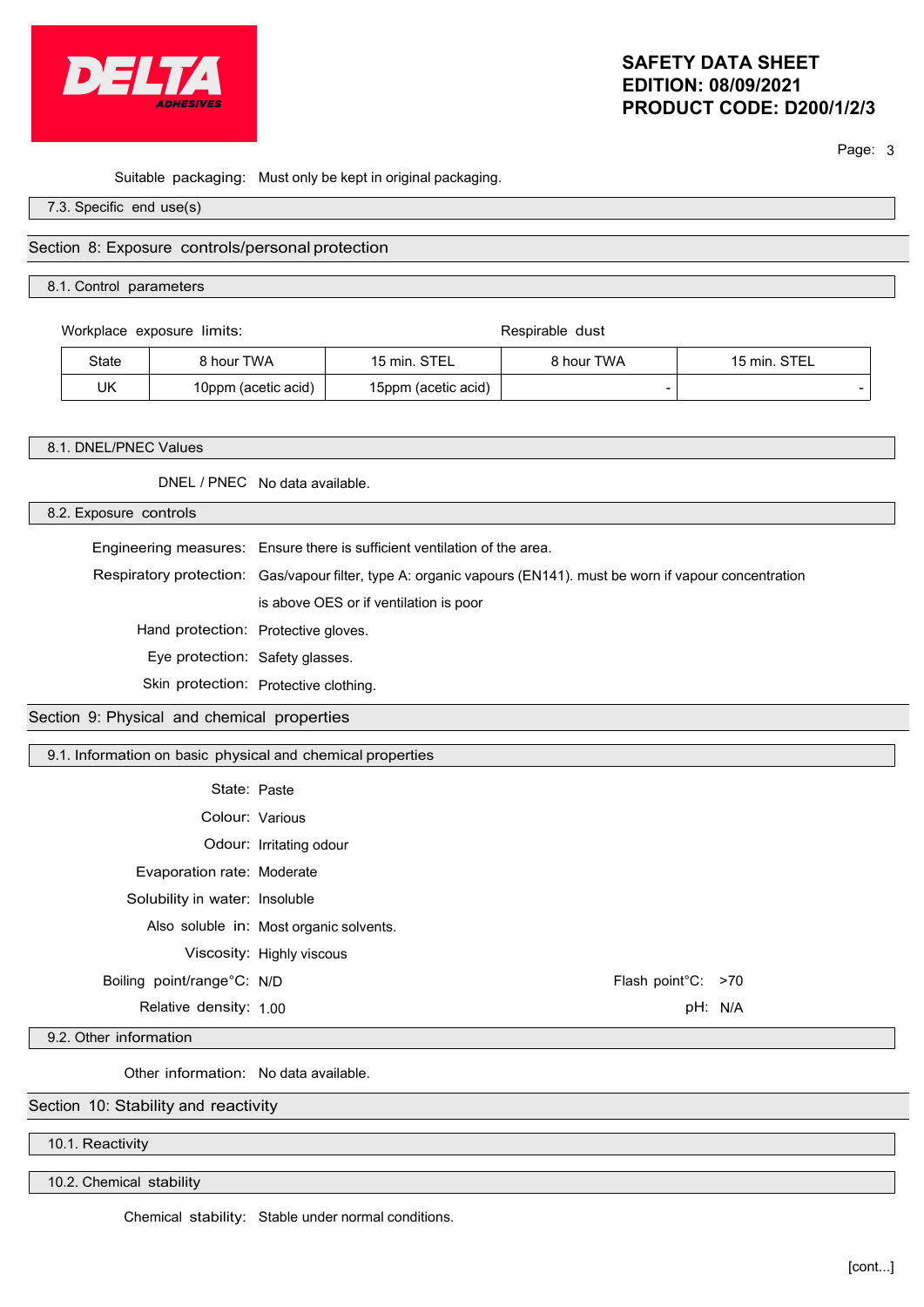

#### Page: 4

### 10.3. Possibility of hazardous reactions

#### 10.4. Conditions to avoid

Conditions to avoid: Heat. Moist air. Humidity.

#### 10.5. Incompatible materials

Materials to avoid: Strong oxidising agents. Strong acids.

### 10.6. Hazardous decomposition products

Haz. decomp. products: In combustion emits toxic fumes.

#### Section 11: Toxicological information

11.1. Information on toxicological effects

Toxicity values: No data available.

Symptoms / routes of exposure

Skin contact: There may be mild irritation at the site of contact.

Eye contact: There may be irritation and redness.

Ingestion: There may be soreness and redness of the mouth and throat.

Inhalation: There may be irritation of the throat with a feeling of tightness in the chest. Drowsiness

or mental confusion may occur.

### Section 12: Ecological information

12.1. Toxicity

Ecotoxicity values: No data available.

#### 12.2. Persistence and degradability

Persistence and degradability: No data available.

12.3. Bioaccumulative potential

Bioaccumulative potential: No data available.

12.4. Mobility in soil

12.5. Results of PBT and vPvB assessment

PBT identification: This product is not identified as a PBT substance.

12.6. Other adverse effects

Other adverse effects: No data available.

## Section 13: Disposal considerations

13.1. Waste treatment methods

Disposal operations: Dispose of according to local or national legislation

NB: The user's attention is drawn to the possible existence of regional or national regulations regarding disposal.